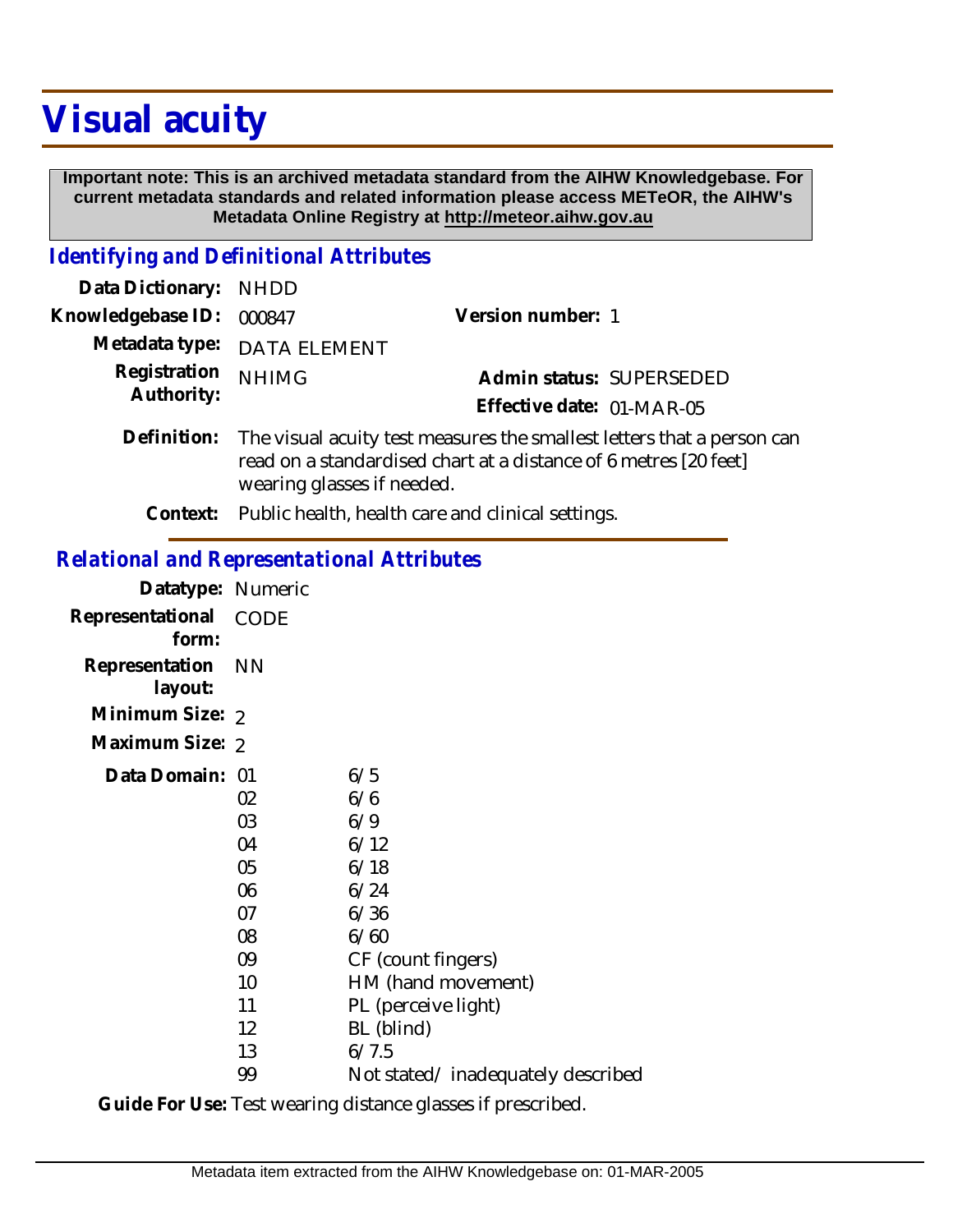Use pinhole if vision less than 6/6.

Record actual result for both right and left eyes (this is a repeating field):

-1st field: Right eye -2nd field: Left eye.

Collection Methods: One of the most often utilised tests for visual acuity uses the Snellen chart.

> -At a distance of 6 metres all subjects should be able to read the 6/6 line with each eye using the proper refractive correction.

> -Both eyes are to be opened and then cover one eye with the ocular occluder.

> -The observer has to read out the smallest line of letters that he/she can see from the chart.

-This is to be repeated with the other eye.

Eye examination should be performed by an ophthalmologist or a suitably trained clinician:

-within five years of diagnosis and then every 1-2 years for patients whose diabetes onset was at age under 30 years

-at diagnosis and then every 1-2 years for patients whose diabetes onset was at age 30 years or more.

Related metadata: relates to the data element Blindness - diabetes complication version 1

relates to the data element Cataract - history version 1

relates to the data element Ophthalmological assessment - outcome version 1

relates to the data element Ophthalmoscopy - performed version 1 relates to the data element Referred to ophthalmologist - diabetes mellitus version 1

relates to the data element Health professionals attended - diabetes mellitus version 1

## *Administrative Attributes*

Source Document: National Diabetes Outcomes Quality Review Initiative (NDOQRIN) data dictionary.

**Source Organisation:** National Diabetes Data Working Group

Comments: Patients with diabetes have an increased risk of developing several eye complications including retinopathy, cataract and glaucoma that can lead to loss of vision.

> Regular eye checkups are important for patients suffering from diabetes mellitus. This helps to detect and treat abnormalities early